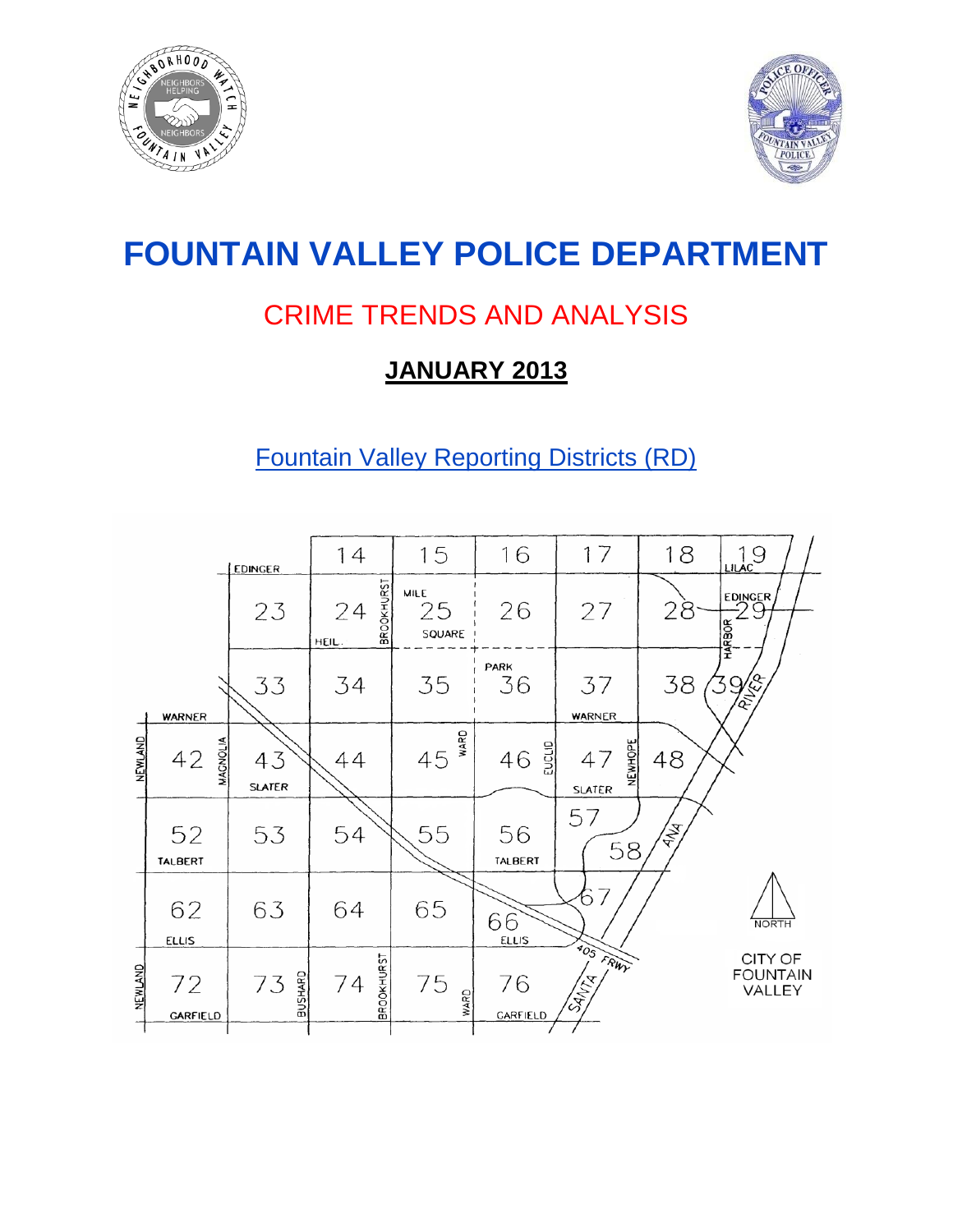

## **TIP OF THE MONTH: JUST SAY 'NO' TO GERMS!**



Hand Washing - An easy action that takes just 20 seconds can cut your risk for catching a cold, flu or other contagious diseases by up to 51 percent, recent studies show. And if everyone made it a regular habit, one million deaths a year would be prevented, according to the Centers for Disease Control, which calls this habit the single most important way to avoid spreading infection.

Clean Hands Save Lives - Not only does lathering up protect you from respiratory illnesses like colds, but it also helps ward off more serious conditions, including hepatitis A, meningitis, and potentially lifethreatening superbug infections, such as MRSA. Overall, 80 percent of all infectious diseases are spread by touch.

When to Wash Away Germs - To stay healthy and avoid spreading germs to others, the CDC and other experts advise washing your hands before and after preparing food, before eating, after changing diapers or using the toilet, after sneezing, coughing or blowing your nose, after touching an animal, and after touching garbage.

#### Follow these simple steps:

•Wet your hands with clean, running water (warm or cold) and remove jewelry. A recent study compared bacteria counts on the hands of 50 healthcare workers who wore rings to 50 who didn't. Hand washing lowered levels of staph bacteria by nearly 50 percent for those without rings, but only 29 percent among ring wearers.

•Lather up with soap. Avoid antibacterial products, which don't work any better than regular soap, according to the Mayo Clinic, and can even lead to bacteria becoming resistant to that antimicrobial ingredient.

•Rub hands together for at least 20 seconds. To get the timing right, kids can recite the alphabet as they scrub. Pay equal attention to all surfaces of both hands. Fingernails and fingertips typically harbor the most microorganisms.

•Rinse thoroughly under running water—the force of the stream sweeps dirt and germs down the drain. And be sure to dry well, which helps rub away remaining microbes. A study published in Epidemiology and Infection found that when people touched someone else with freshly washed, but damp hands, they transferred a whopping 68,000 microorganisms, compared to just 140 when their hands were dry.

•The CDC says that while soap and water is best, hand sanitizers containing at least 60 percent alcohol can do in a pinch. However, they don't eliminate all types of germs.



\*\* Taken from an article entitled The Cheapest, Easiest Way to Stay Healthy by Lisa Collier Cool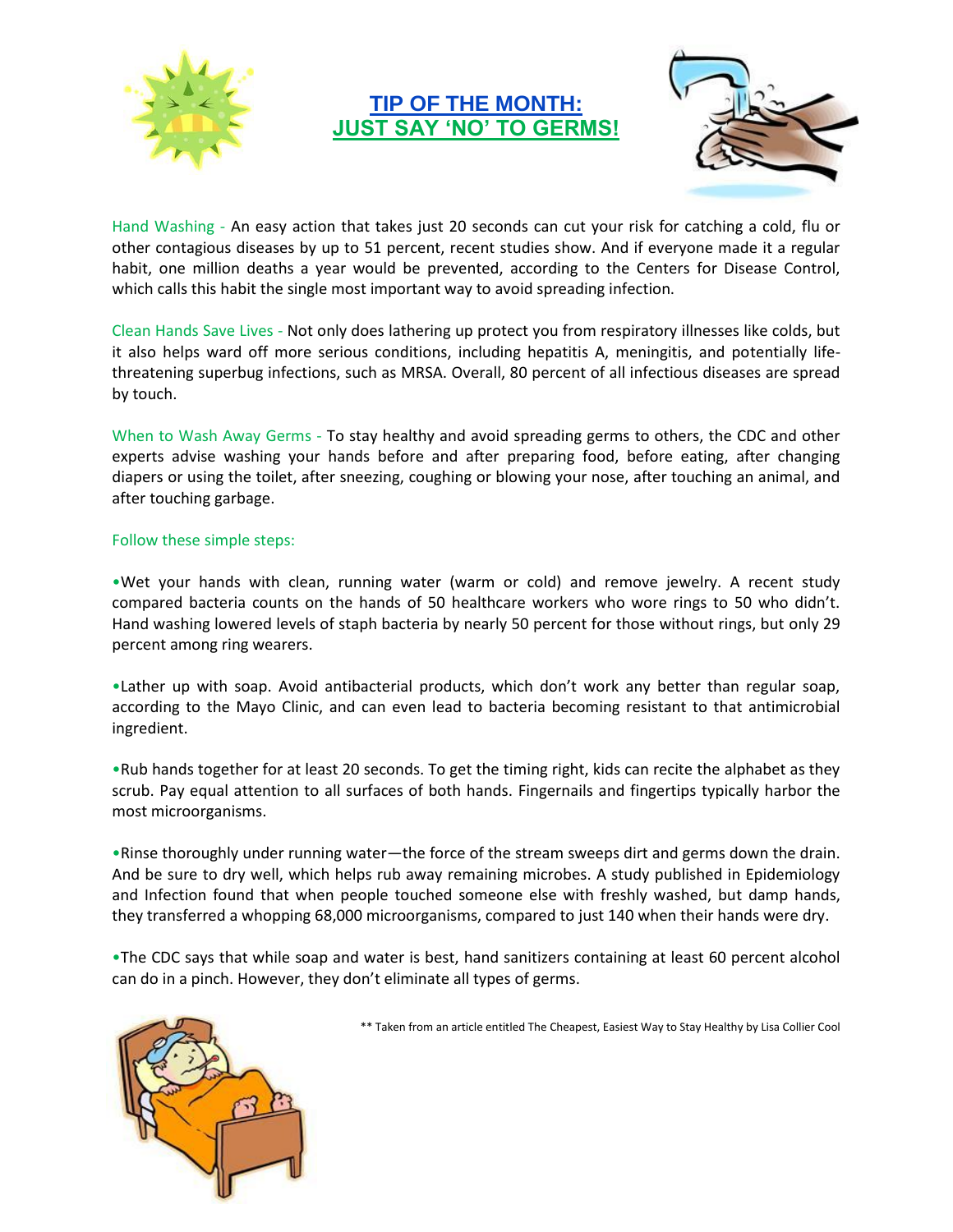## **COMMERCIAL BURGLARY**

- RD 24 16100 block of Brookhurst on 01/16/13 between 0347 and 0350 hrs. Two males, possibly Hispanic, SU1 wearing black clothing, SU2 wearing gray clothing, were seen leaving in a gray, 4DR extended cab p/u.
- RD 47 17200 block of Mt Wynne between 01/06/13 @ 1159 and 01/07/13 @ 0700 hrs.
- RD 47 11100 block of Warner between 01/18/13 @ 1700 and 01/19/13 @ 0042 hrs.
- RD 48 17100 block of Newhope on 01/10/13 between 0615 and 0654 hrs.
- RD 48 11500 block of Slater between 01/21/13 @ 1700 and 01/22/13 @ 0650 hrs.
- RD 66 18400 block of Pacific on 01/21/13 @ 0500 hrs. Suspects were described as 2 M/H. They were seen fleeing in a white Ford Van, no windows, with chrome exterior mirrors.
- RD 67 18200 block of Euclid on 01/07/13 between 0430 and 0500 hrs.

### **RESIDENTIAL BURGLARY**

- RD 14 9800 block of Debiois on 01/15/13 between 1130 and 1400 hrs.
- RD 18 11900 block of Verbena on 01/08/13 @ 2215 hrs. Suspect was a male wearing black pants, white tennis shoes.
- RD 37 16500 block of Lassen on 01/11/13 @ 1558 hrs.
- RD 52 17500 block of Santa Paula on 01/11/13 between 1430 and 2030 hrs.
- RD 55 9700 block of La Marmota on 01/24/13 between 1045 and 1145 hrs.
- RD 63 18000 block of Second on 01/26/13 between 1000 and 1200 hrs.
- RD 65 10300 block of Elk River between 01/06/13 @ 2000 and 01/07/13 @ 1030 hrs. Possible known suspect.
- RD 74 18900 block of Mt Castile on 01/05/13 @ 1950 hrs. Interrupted.
- RD 75 18700 block of San Pasqual on 01/21/13 between 0900 and 1714 hrs.
- RD 75 10000 block of San Miguel on 01/25/13 between 2105 and 2115 hrs.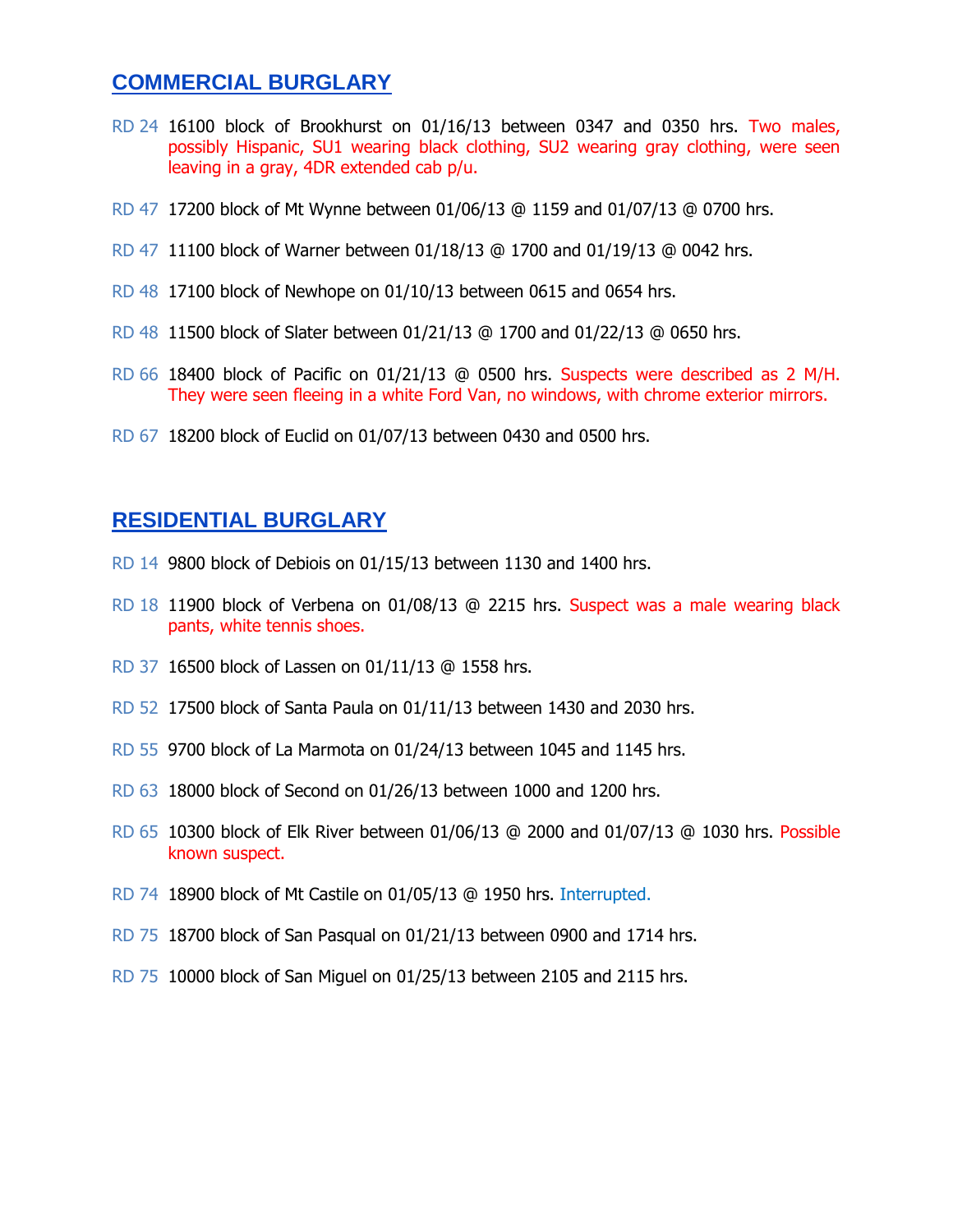### **VEHICLE BURGLARY**

- RD 16 10700 block of Cobalt between 01/25/13 @ 2100 and 01/26/13 @ 0815 hrs.
- RD 18 11700 block of Lilac between 01/23/13 @ 2000 and 01/24/13 @ 1000 hrs.
- RD 27 Euclid/Bellflower on 01/23/13 @ 1658 hrs. Suspect was described as a M/H, 20-30 years old, 510/195, medium build, dark hair. Suspect vehicle was described as a Medium sized, Uhaul box truck.
- RD 28 16300 block of Harbor between 01/09/13 @ 2100 and 01/10/13 @ 1030 hrs.
- RD 33 9000 block of Recreation on 01/13/13 between 1130 and 1700 hrs.
- RD 34 9900 block of Petunia between 01/01/13 @ 2100 and 01/02/13 @ 0730 hrs.
- RD 35 16500 block of Brookhurst on 01/02/13 between 1830 and 1925 hrs.
- RD 35 10400 block of Warner on 01/05/13 between 1100 and 1209 hrs.
- RD 35 11100 block of Condor on 01/05/13 between 1900 and 2130 hrs.
- RD 37 11100 block of Camellia between 01/23/13 @ 2000 and 01/24/13 @ 1300 hrs. Possible known suspect.
- RD 37 11100 block of Camellia on 01/24/13 between 0030 and 0700 hrs.
- RD 37 16800 block of Mt Victory on 01/29/13 between 0130 and 0630 hrs.
- RD 38 11700 block of Warner on 01/22/13 between 1930 and 2030 hrs.
- RD 44 17000 block of Brookhurst on 01/08/13 between 1640 and 1802 hrs.
- RD 47 13-227 17200 block of Euclid between 01/15/13 @ 2230 and 01/16/13 @ 0800 hrs.
- RD 48 11600 block of Warner between 01/12/13 @ 2100 and 01/13/13 @ 1400 hrs.
- RD 48 17200 block of Newhope between 01/21/13 @ 2230 and 01/23/13 @ 1100 hrs.
- RD 53 17600 block of Bushard between 01/10/13 @ 1700 and 01/12/13 @ 1119 hrs.
- RD 57 17700 block of Newhope on 01/09/13 between 1700 and 2115 hrs.
- RD 62 18300 block of Santa Belinda between 01/02/13 @ 1200 and 01/03/13 @ 0830 hrs.
- RD 64 18300 block of Brookhurst on 01/14/13 between 1030 and 1440 hrs.
- RD 64 9900 block of Talbert on 01/22/13 between 1045 and 1645 hrs.
- RD 66 10900 block of Virginia between 01/11/13 @ 1530 and 01/12/13 @ 0815 hrs.
- RD 67 16400 block of Brookhurst on 01/08/13 between 1640 and 1645 hrs.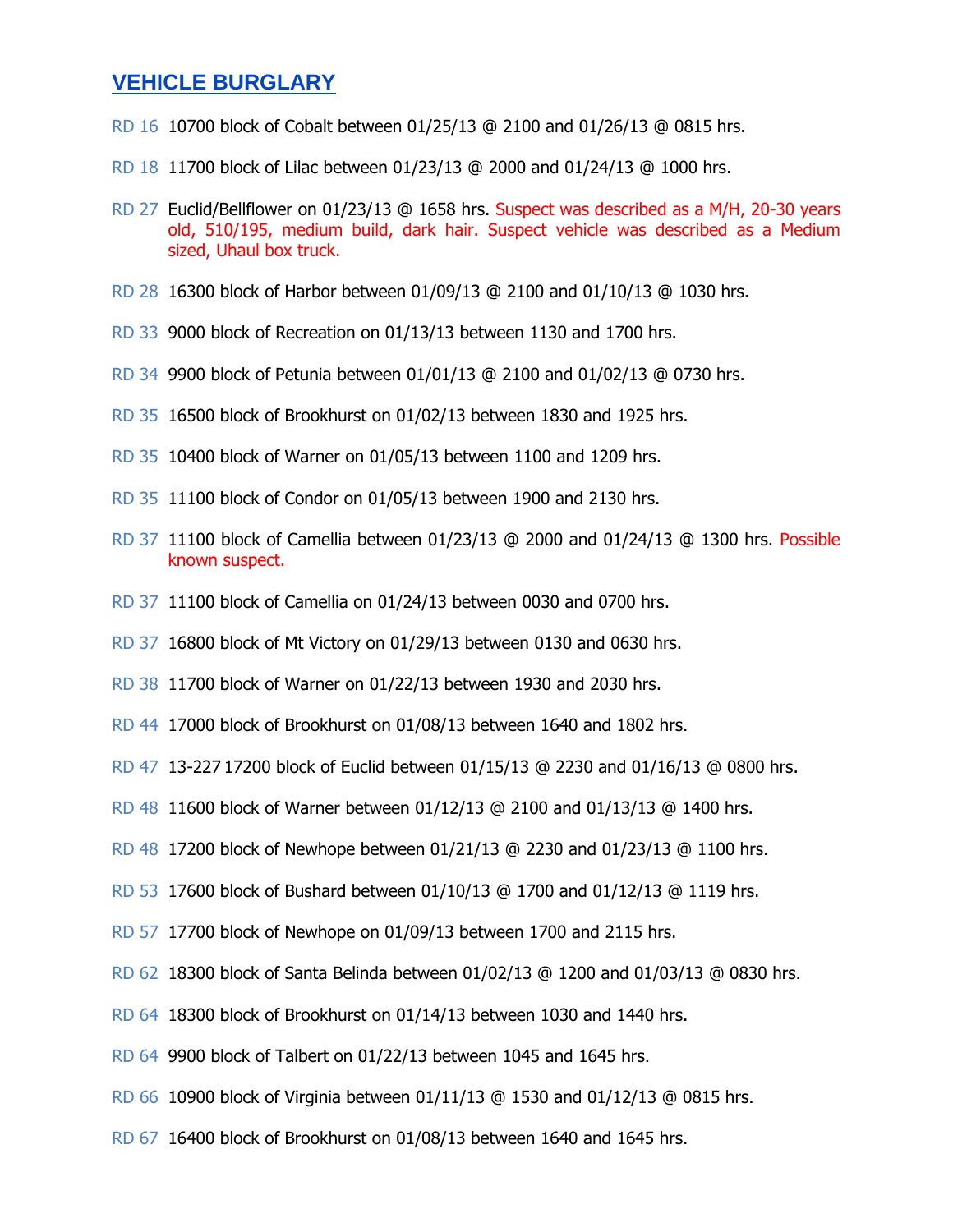## **STOLEN VEHICLE**

- RD 16 10700 block of Cobalt on 01/28/13 @ 0403 hrs. 2002 Acura RL3.5, silver in color. Vehicle has not been located.
- RD 28 16300 block of San Jacinto on 01/21/13 @ 0254 hrs. The vehicle was located by Fountain Valley PD with five suspects taken into custody.
- RD 28 11800 block of Mayflower between 01/27/13 @ 1150 and 01/28/13 @ 1155 hrs. 2003 Mercedes C32, silver in color. Vehicle has not been located.
- RD 53 9100 block of El Molino between 01/11/13 @ 2000 and 01/12/13 @ 0800 hrs. The vehicle was located by Westminster PD with no one in custody.
- RD 64 9800 block of Talbert on 01/02/13 between 1400 and 2130 hrs. The vehicle was located by Riverside Co. Sheriff's with no one in custody.

### **RECOVERED VEHICLES STOLEN FROM OTHER CITIES**

RD 63 9200 block of Otter River on 01/11/13 @ 1326 hrs. The vehicle was originally stolen out of Huntington Beach. No one in custody.

## **GRAFFITI**

#### **FROM 01-01-13 TO 01-03-13**

**FROM 01-04-13 TO 01-10-13**

| RD | <u>#</u>     | <b>LOCATION</b>         | <b>CREW OR TAGGINGS</b> |
|----|--------------|-------------------------|-------------------------|
| 16 | $\mathbf{1}$ | Morning Glory/Los Gatos | <b>BFM</b>              |
| 19 | 1            | Lilac/Mt Jackson        | <b>SECTOR</b>           |
| 19 | 1            | Lilac/Mt Jackson        | <b>SECTOR</b>           |
| 19 | 1            | Lilac/Mt Jackson        | <b>SECTOR</b>           |
| 19 | 2            | Lilac/Mt Jackson        | Illegible & SECTOR      |
| 19 | $\mathbf{1}$ | Lilac/Mt Jackson        | <b>SECTOR</b>           |
| 19 | 1            | Harbor/Lilac            | R <sub>2</sub> B MUG    |
| 19 | 1            | Harbor/Lilac            | <b>SECTOR</b>           |
| 19 | 1            | Harbor/Lilac            | <b>SECTOR</b>           |
| 19 | 1            | Harbor/Lilac            | <b>SECTOR</b>           |
| 19 | 1            | Harbor/Lilac            | <b>SECTOR</b>           |
| 19 | 1            | Harbor/Lilac            | Illegible               |
| 28 | 1            | Iris/Edinger            | SAWC                    |
| 28 | 1            | Newhope/Orchid          | WST                     |
| 38 | 1            | Heil/Lassen             | SAWC                    |
|    |              |                         |                         |

| $\underline{\mathsf{RD}}$ | # | <b>LOCATION</b>  | <b>CREW OR TAGGINGS</b> |
|---------------------------|---|------------------|-------------------------|
| 28                        |   | Edinger/Newhope  | SAW                     |
| -37                       |   | Heil/Mt Neota    | Illegible               |
| -37                       |   | Heil/Sugarloaf   | FTC.                    |
| -37                       |   | 11200 Stonecress | <b>RTBK</b>             |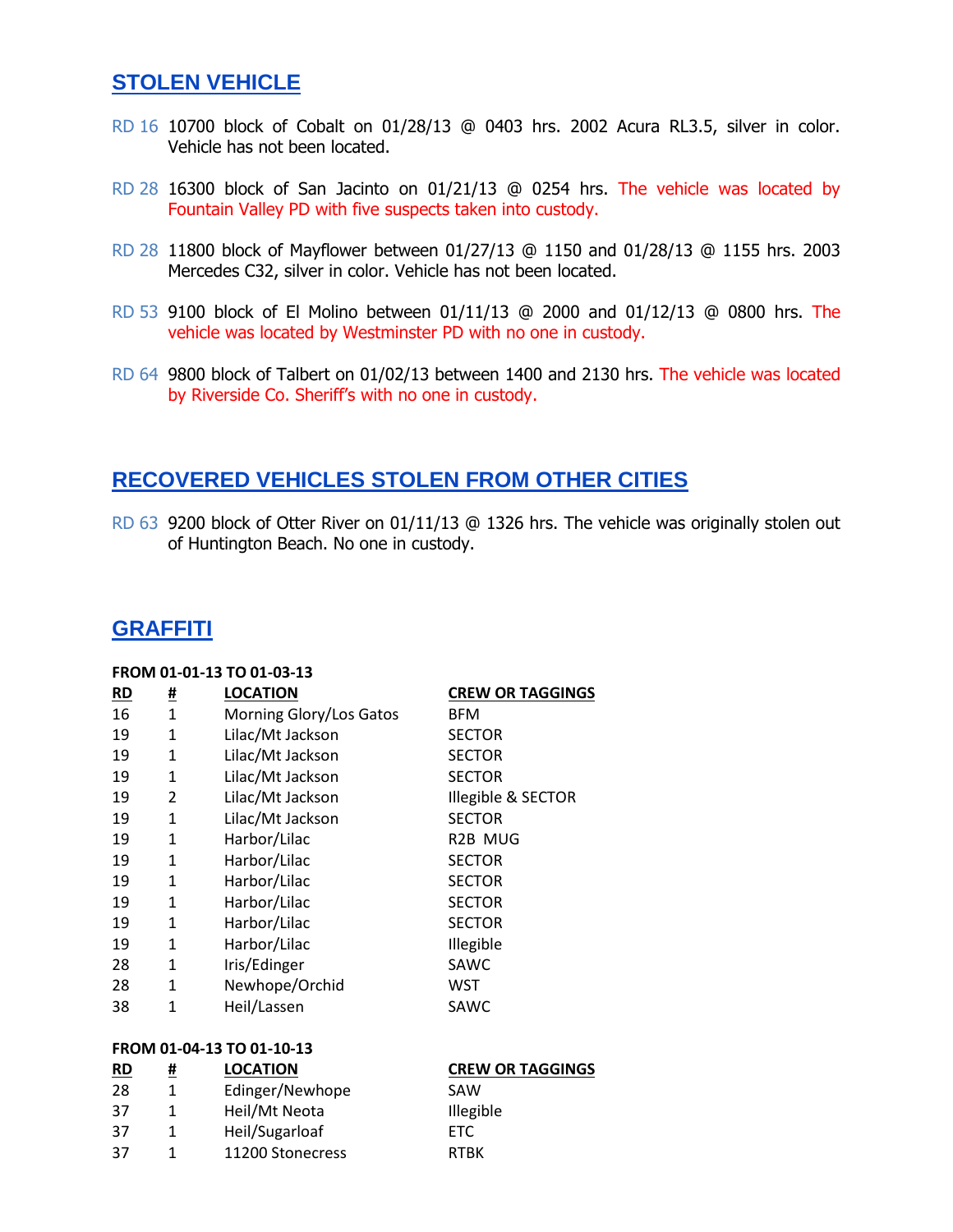| 37 | 1 | 11200 Stonecress      | RTB FUMZ                  |
|----|---|-----------------------|---------------------------|
| 37 | 1 | 11200 Stonecress      | <b>RTBK SPIT</b>          |
| 37 | 1 | 11200 Stonecress      | Illegible                 |
| 48 | 1 | Newhope/Slater        | SE.                       |
| 56 | 1 | Los Jardines/La Bahia | <b>RSP</b>                |
| 63 | 1 | Ellis/Magnolia        | <b>HYA</b>                |
| 63 | 1 | Ellis/Magnolia        | <b>HYA</b>                |
| 63 | 2 | Ellis/Magnolia        | <b>HYA</b><br><b>FUNK</b> |

#### **FROM 01-11-13 TO 01-17-13**

| $\underline{\mathsf{RD}}$ | # | <b>LOCATION</b>       | <b>CREW OR TAGGINGS</b>  |
|---------------------------|---|-----------------------|--------------------------|
| 28                        |   | San Jacinto/Mayflower | Large black mark on wall |
| 28                        | 2 | San Jacinto/Mayflower | Illegible                |
| 28                        | 3 | Foothill/Heil         | SAWK                     |
| 29                        | 8 | Mt Gustin/Edinger     | SAC SW x3                |

#### **FROM 01-18-13 TO 01-24-13**

| <b>RD</b> | <b>LOCATION</b> | <b>CREW</b> |
|-----------|-----------------|-------------|
| 42        | St Maria/Slater | ASFR        |

#### **FROM 01-25-13 TO 01-31-13**

| <b>RD</b> | <u>#</u> | <b>LOCATION</b>   | <b>CREV</b>       |
|-----------|----------|-------------------|-------------------|
| 28        | 3        | Foothill/Heil     | <b>BISC</b>       |
| 28        | 1        | Azalea/Foothill   | R <sub>2</sub> BC |
| 28        | 1        | Shasta/Holly      | Illegil           |
| 28        | 1        | Heil/Newhope      | Illegil           |
| 29        | 1        | Edinger/Mt Gustin | <b>BISC</b>       |
| 52        | 1        | La Roca/Magnolia  | JAZZ              |
| 56        | 1        | 17800 La Lima     | Illegil           |
| 56        | 1        | 10700 San Leon    | Illegil           |
| 57        | 1        | Talbert/SA River  | <b>DTB</b>        |
| 57        | 1        | Talbert/SA River  | <b>DTB</b>        |

#### **R COR TAGGINGS**

#### **CREW OR TAGGINGS**

BISC RTB **Illegible Illegible** Illegible Illegible

## **COYOTE OBSERVATION LOG**

- RD 28 11800 block of Turquoise on 01/08/13 @ 0826 hrs. Two coyotes seen in the area.
- RD 28 Marigold/Sierra on 01/27/13 @ 2130 hrs. Coyote seen in the area.
- RD 28 Azalea/Foothill on 01/30/13 @ 0520 hrs. Two coyotes seen in the area.
- RD 37 11300 block of Sandstone on 01/03/13 @ 2002 hrs. Coyote seen in the area.
- RD 42 Santa Maria/La Fiesta on 01/21/13 @ 1209 hrs. Injured coyote in the bushes.
- RD 42 San Ysidro/Slater on 01/27/13 @ 0753 hrs. Coyote seen in the area.
- RD 43 La Colonia/Elm on 01/24/13 @ 1745 hrs. Coyote seen in the area.
- RD 44 Winemast/Starfish on 01/08/13 @ 0928 hrs. Coyote seen in the area.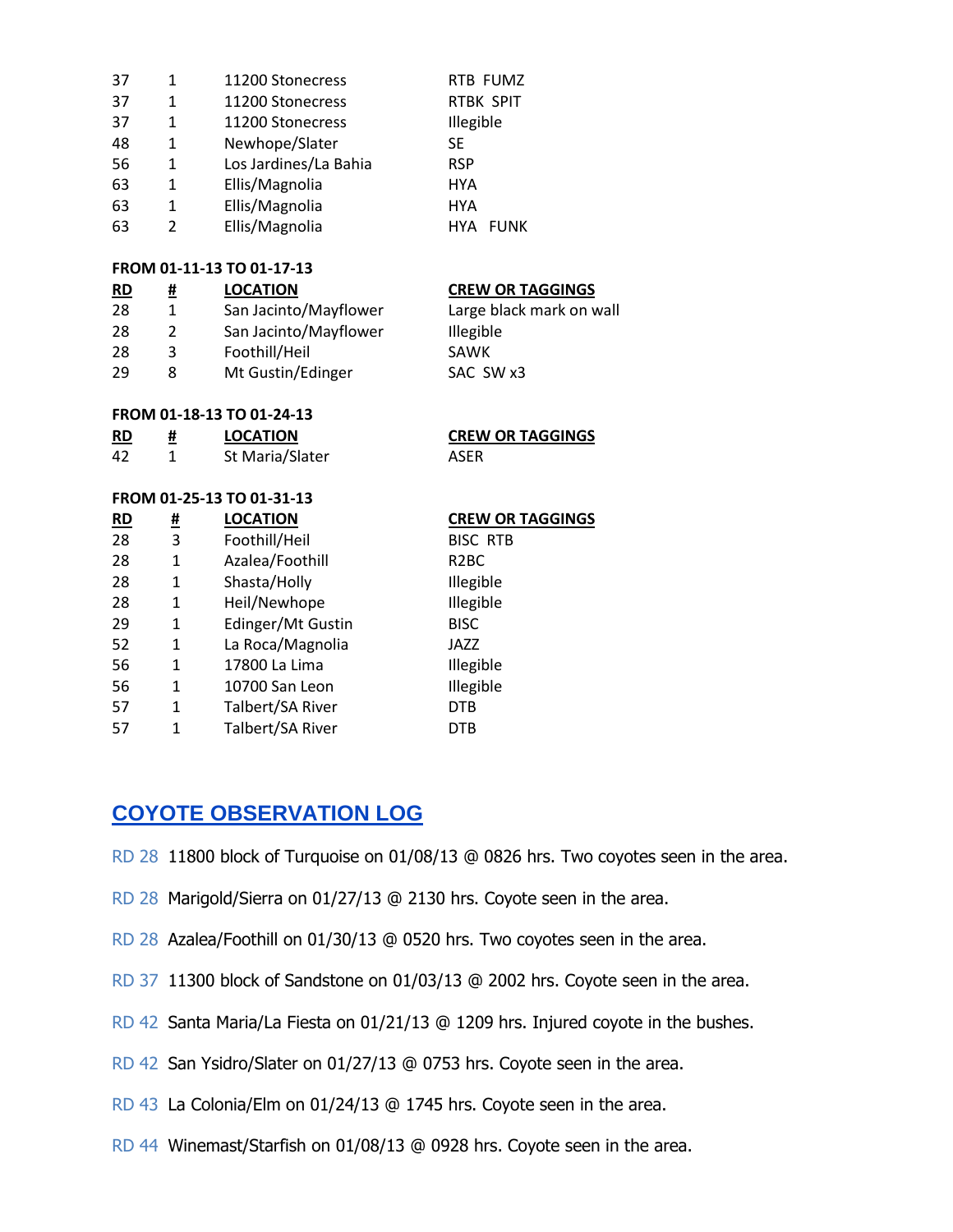- RD 44 9900 block of Peralta River on 01/08/13 @ 1334 hrs. Coyote locked in a backyard and unable to get back out.
- RD 44 Slater/Starfish on 01/16/13 @ 1925 hrs. Coyote seen in the area.
- RD 54 Bushard/Talbert on 01/27/13 @ 0734 hrs. Coyote seen in the area.
- RD 55 17900 block of Los Alamos on 01/13/13 @ 0208 hrs. Two coyotes seen in the area.
- RD 56 17800 block of San Miniso on 01/16/13 @ 2144 hrs. Four coyotes seen in the area.
- RD 56 Goldeneye/Euclid on 01/17/13 @ 0645 hrs. Coyote seen in the area.
- RD 57 Mt. Herrmann/Slater on 01/01/13 @ 0045 hrs. Four coyotes seen in the area.
- RD 57 Euclid/Talbert on 01/14/13 @ 0143 hrs. Coyote seen in the area.
- RD 58 17500 block of Newhope on 01/24/13 @ an unknown time. Two coyotes seen in the area.
- RD 64 Foster/Talbert on 01/09/13 @ 2224 hrs. Coyote seen in the area.
- RD 64 9700 block of Bird on 01/12/13 @ 0959 hrs. Coyote seen in the area.
- RD 64 Foster/Talbert on 01/12/13 @ 1759 hrs. Coyote in the area acting aggressive towards a person walking a dog.
- RD 64 9700 block of Toucan on 01/19/13 @ 2228 hrs. Coyote seen in the area.
- RD 64 Bushard/Ellis on 01/23/13 @ 1915 hrs. Coyote seen in the area.
- RD 64 9900 block of Talbert on 01/26/13 @ 1900 hrs. Coyote seen in the area.
- RD 65 Kings Canyon/Yosemite on 01/06/13 @ 0600 hrs. Coyote seen in the area.
- RD 72 8900 block of Canary on 01/07/13 @ 0730 hrs. Coyote seen in the area.
- RD 72 8600 block of Bluebird on 01/11/13 @ 0510 hrs. Coyote seen in the area.
- RD 73 18700 block of Cordata on 01/20/13 @ 2014 hrs. Coyote seen in the area.
- RD 73 18700 block of Cordata on 01/21/13 @ 1900 hrs. Coyote seen in the area, possibly aggressive.
- RD 74 9500 block of Nightingale on 01/07/13 @ 2037 hrs. Coyote seen in the area.
- RD 74 Redwood/Starling on 01/09/13 @ 2133 hrs. Coyote seen in the area.
- RD 75 San Antonio/Ellis on 01/30/13 @ 0630 hrs. Coyote seen in the area.